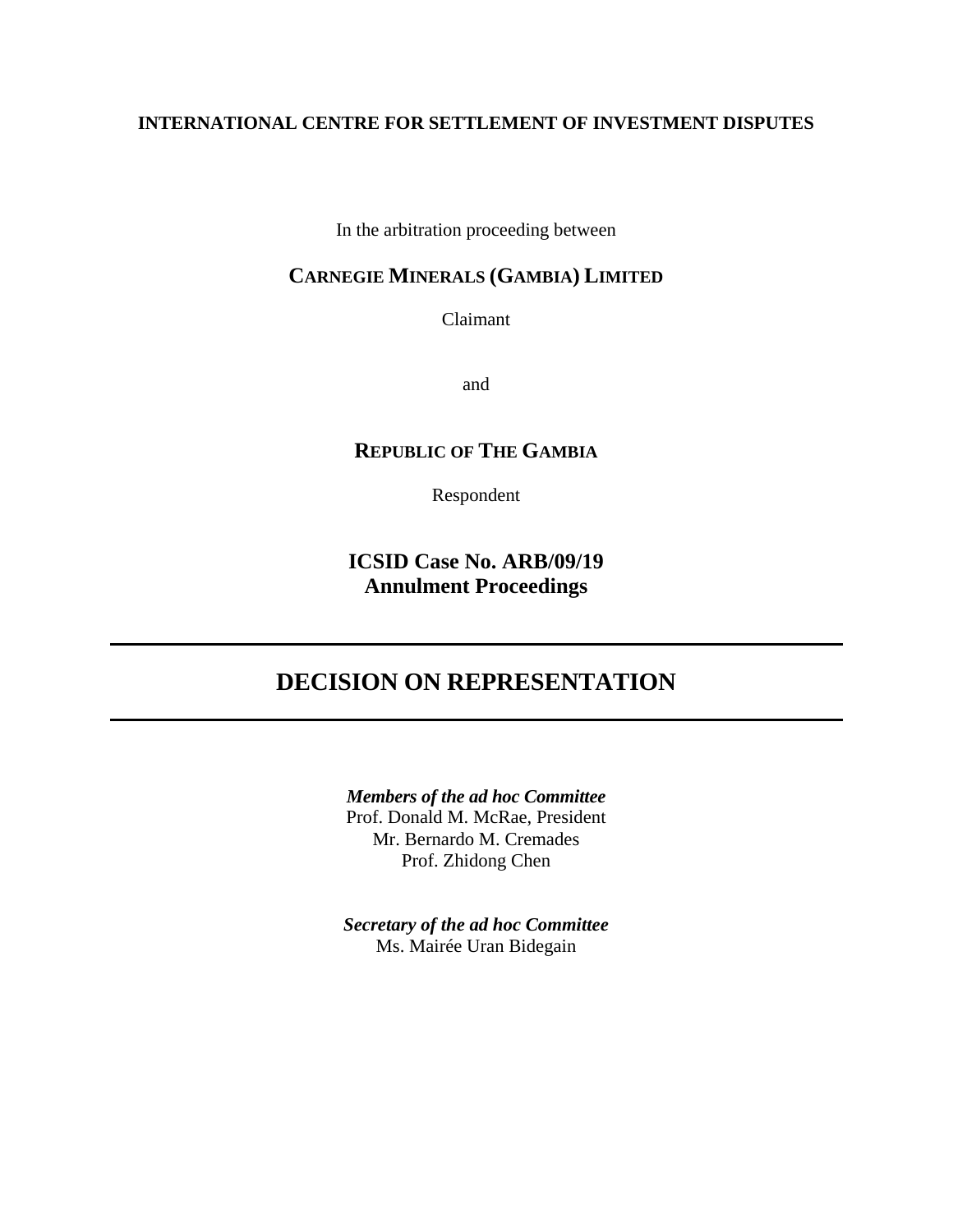# **TABLE OF CONTENTS**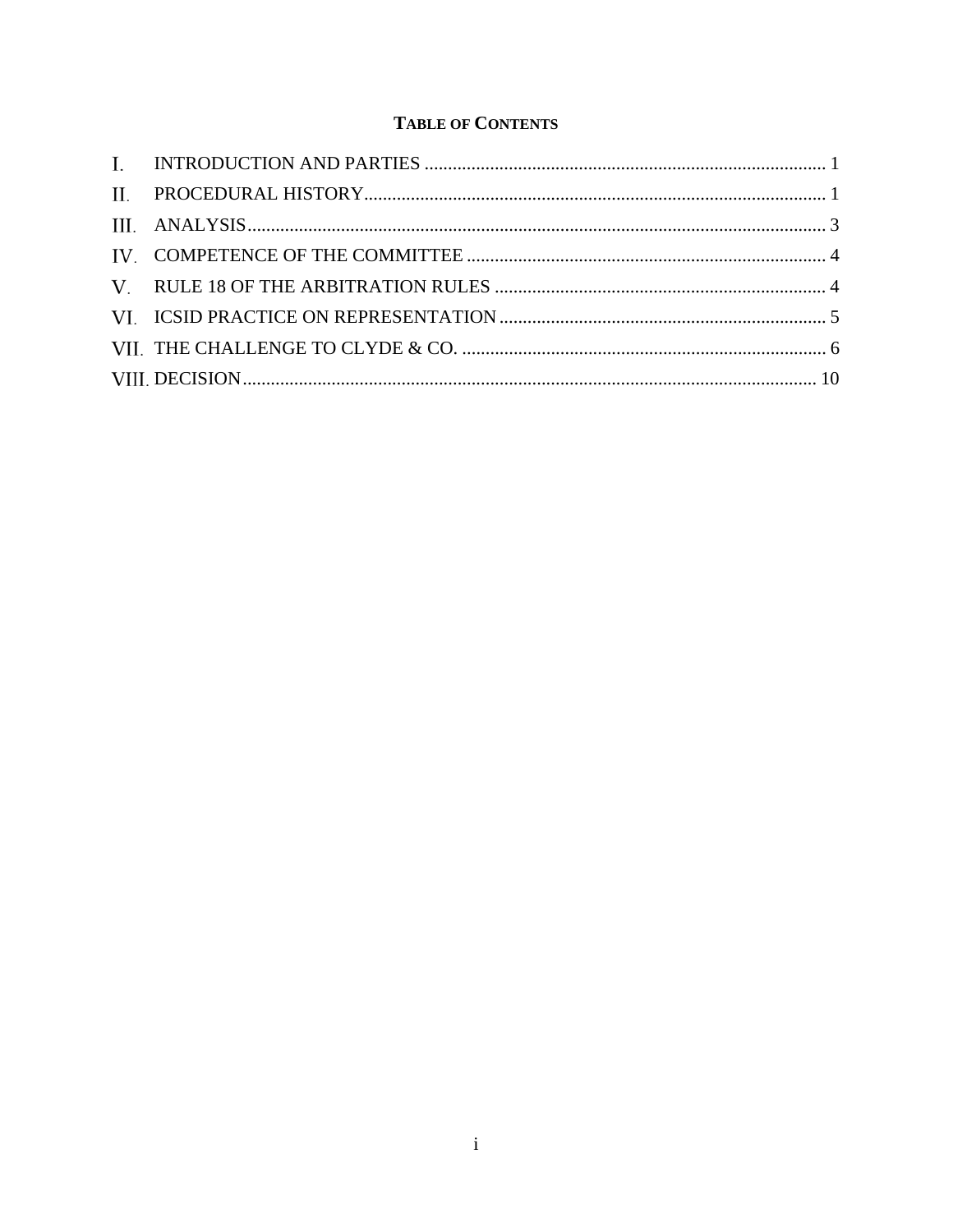### **I. INTRODUCTION AND PARTIES**

- 1. This case concerns an application for annulment of the award rendered on July 14, 2015 in the arbitration proceeding between Carnegie Minerals (Gambia) Limited ("**Carnegie**") and the Republic of The Gambia ("**Applicant**" or "**The Gambia**") (ICSID Case No. ARB/09/19) (the "**Award**").
- 2. The application, was filed on November 11, 2015, in accordance with Article 52 of the Convention on the Settlement of Investment Disputes between States and Nationals of Other States dated March 18, 1965 (the "**ICSID Convention**"), and Rule 50 of the ICSID Rules of Procedure for Arbitration Proceedings (the "**Arbitration Rules**") (the "**Application**"). The Application was submitted within the time period provided for in Article 52(2) of the ICSID Convention.
- 3. The original dispute was submitted to the International Centre for Settlement of Investment Disputes ("**ICSID**" or the "**Centre**") on the basis of the ICSID Convention and the Mining License dated 29 December 2005 (the "Contract") granted to Carnegie , a company incorporated under the law of The Gambia..
- 4. The Applicant and Carnegie are hereinafter collectively referred to as the "Parties".
- 5. This decision of the ad hoc Committee relates to the representation of Carnegie in these annulment proceedings.

### **PROCEDURAL HISTORY**

- 6. On November 18, 2015, ICSID acknowledged receipt of the Application. In that same letter ICSID asked for confirmation that Clyde & Co. was still entitled to act for Carnegie for purposes of these annulment proceedings.
- 7. On November 19, 2015, the Acting Secretary-General registered the Application in accordance with Rule 50(2) of the ICSID Arbitration Rules and transmitted the Notice of Registration to the Parties.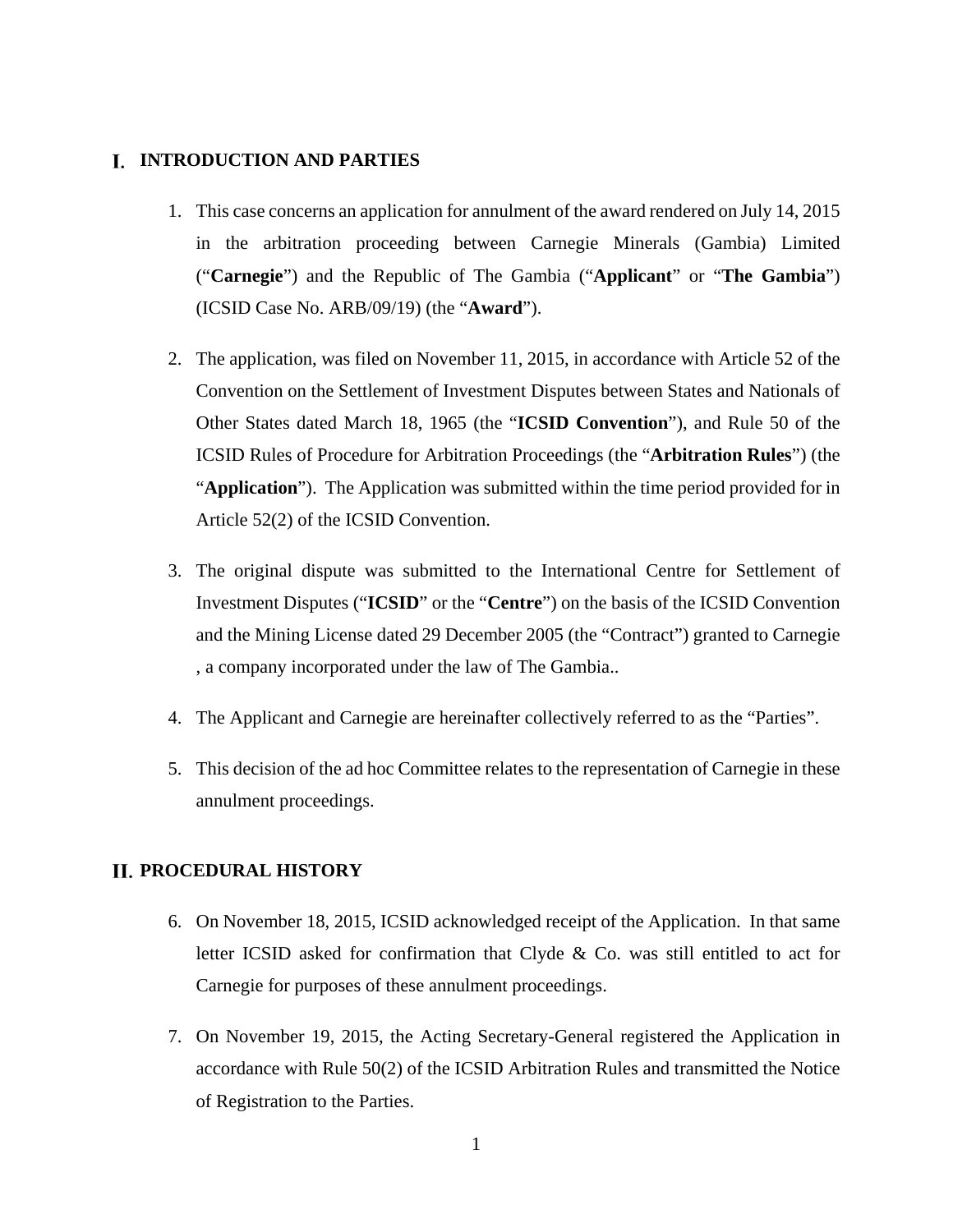- 8. By letter of December 10, 2016, Clyde & Co. confirmed that it was authorized to act on behalf of Carnegie for purposes of the annulment application.
- 9. By letter of January 4, 2016, Counsel for The Gambia, informed ICSID and the Committee that Carnegie was in liquidation by order of the High Court of The Gambia dated August 6, 2015, and requested that it and ICSID be provided a copy of the power of attorney confirming Clyde & Co.'s authorization to act for Carnegie in these annulment proceedings.
- 10. By letter of January 22, 2016, in accordance with Rule 52(2) of the Arbitration Rules, the Secretary-General notified the Parties that an *ad hoc* Committee had been constituted. The *ad hoc* Committee is composed of Donald McRae (Canadian) as President, Zhidong Chen (Chinese) and Bernardo M. Cremades (Spanish) as Members (the "**Committee**"). The Parties were also informed that the annulment proceedings were deemed to have begun on that date and that Ms. Natalí Sequeira would serve as Secretary of the Committee.
- 11. On February 8, 2016, counsel for The Gambia, reiterated its request that ICSID and The Gambia be provided with the power of attorney confirming that Clyde  $& Co.$  is authorized to act for Carnegie in this proceeding, considering that it has been placed in liquidation.
- 12. On March 8, 2016, Clyde & Co. sent a letter stating *inter alia* that they "[did] not regard the alleged appointment of a liquidator as having any bearing" and that "it continues to act with the authorisation of the ultimate parent company which exercised 'foreign control' at all relevant times, and with the authorisation of the directors of Carnegie."
- 13. On June 8, 2016, The Gambia sent a letter to the Committee regarding the issue of representation of Carnegie by Clyde  $\&$  Co. and the Parties submissions on the matter prior to holding the First Session. The Gambia proposed to the Committee a schedule of pleadings and a hearing on the matter.
- 14. The Parties exchanged further correspondence on this issue by letters of June 16, 2016 from Clyde & Co. and, June 27, 2016, from the Gambia.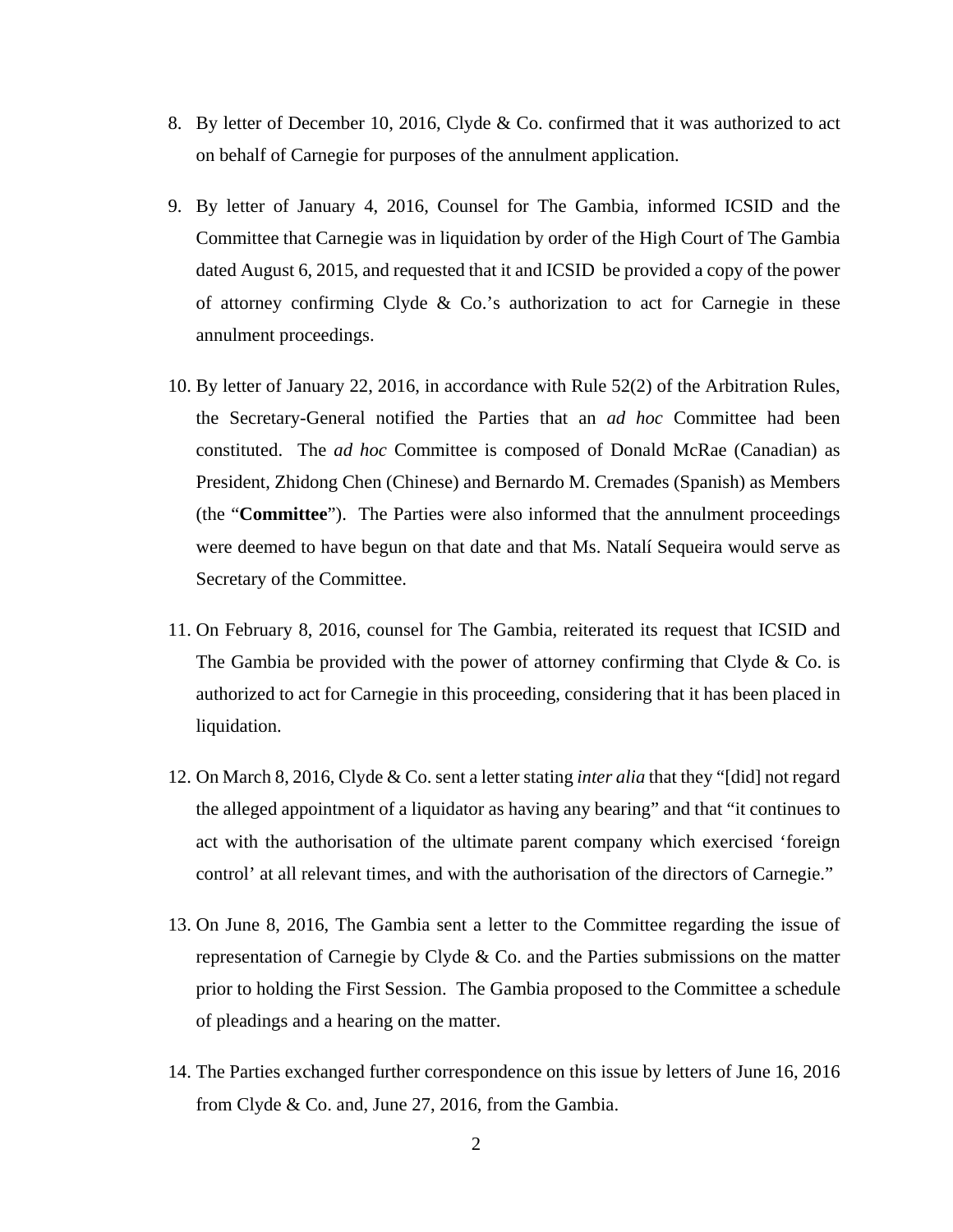- 15. On July 8, 2016, the Committee fixed the timetable for the Parties to submit any additional observations on the question of representation.
- 16. On July 25 2016, The Gambia submitted its observations, accompanied by exhibits 1- 6,
- 17. On August 19, 2016, Clyde & Co. filed its Response on the issue of representation, accompanied by annexes 1-13,
- 18. On August 30, 2016, The Gambia submitted a Reply to Clyde & Co.'s letter of August 19, dated August 31, 2016 The accompanying exhibits 1 to 8 were submitted by The Gambia on August 31, 2016.
- 19. On September 14, 2016, Clyde & Co. submitted a Reply to The Gambia's submission of August 30, 2016.
- 20. On September 21, 2016, ICSID informed the Parties and the Committee that, due to a redistribution of the Centre's workload, Ms. Mairée Uran Bidegain had been assigned to serve as Secretary of the Committee in these proceedings, replacing Ms. Natalí Sequeira.
- 21. By message of September 28, 2016, the Committee informed the Parties, through the Secretariat, that it would not require a hearing on the issue of representation and that the Parties would receive the Committee's decision shortly.

### **III.ANALYSIS**

- 22. The question before the Committee is whether Clyde  $\&$  Co. the law firm that represented Carnegie in the arbitration proceedings before the ICSID tribunal, is authorized to represent Carnegie in proceedings before this Committee.
- 23. The Gambia argues that Clyde  $\&$  Co. is not so entitled. Carnegie, it argues, has been placed in liquidation by the Gambian courts and a liquidator has been appointed who is the sole representative of Carnegie under Gambian law. It further argues that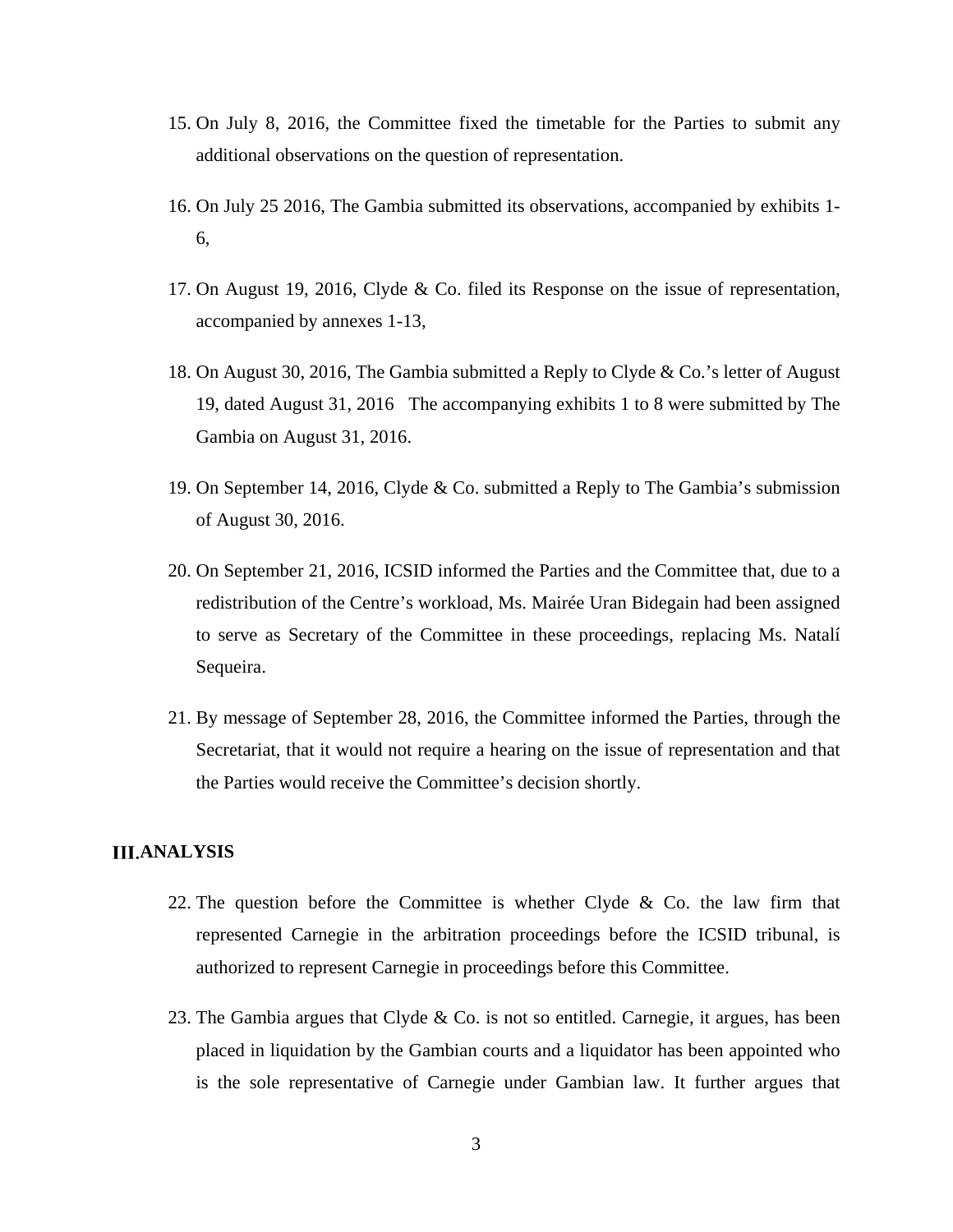notwithstanding the Respondent's requests for it to do so, Clyde & Co. has failed to produce a power of attorney from Carnegie authorizing it to act on Carnegie's behalf in these annulment proceedings.

24. Clyde  $\&$  Co. argues that the matter of representation is not to be determined by Gambian law but rather by the ICSID Convention. It points out that its authority to represent Carnegie was provided by resolution of the Board of Directors of Carnegie, lodged with ICSID at the outset of the arbitration proceedings. That authorization, according to Clyde  $\&$  Co. remains in place, and Clyde  $\&$  Co. confirmed its representation in these proceedings in its letter to ICSID of 10 December 2015.

#### IV. **COMPETENCE OF THE COMMITTEE**

25. At the outset, the Committee notes that under Article 41 of the ICSID Convention, made applicable to ad hoc Committees by virtue Article 52(4), it is clear that the Committee has the competence to decide this question of representation.

#### V. **RULE 18 OF THE ARBITRATION RULES**

26. The representation of parties is dealt with in Rule 18 of the Arbitration Rules, which provides:

"(1) Each party may be represented or assisted by agents, counsel or advocates whose names and authority shall be notified by that party to the Secretary-General, who shall promptly inform the Tribunal and the other party.

(2) For the purposes of these Rules, the expression "party" includes, where the context so admits, an agent, counsel or advocate authorized to represent that party."

27. Thus, the Arbitration Rules require "authorization" for "agents, counsel and advocates" in order for them to represent a party, but it does not specify the form of any such authorization.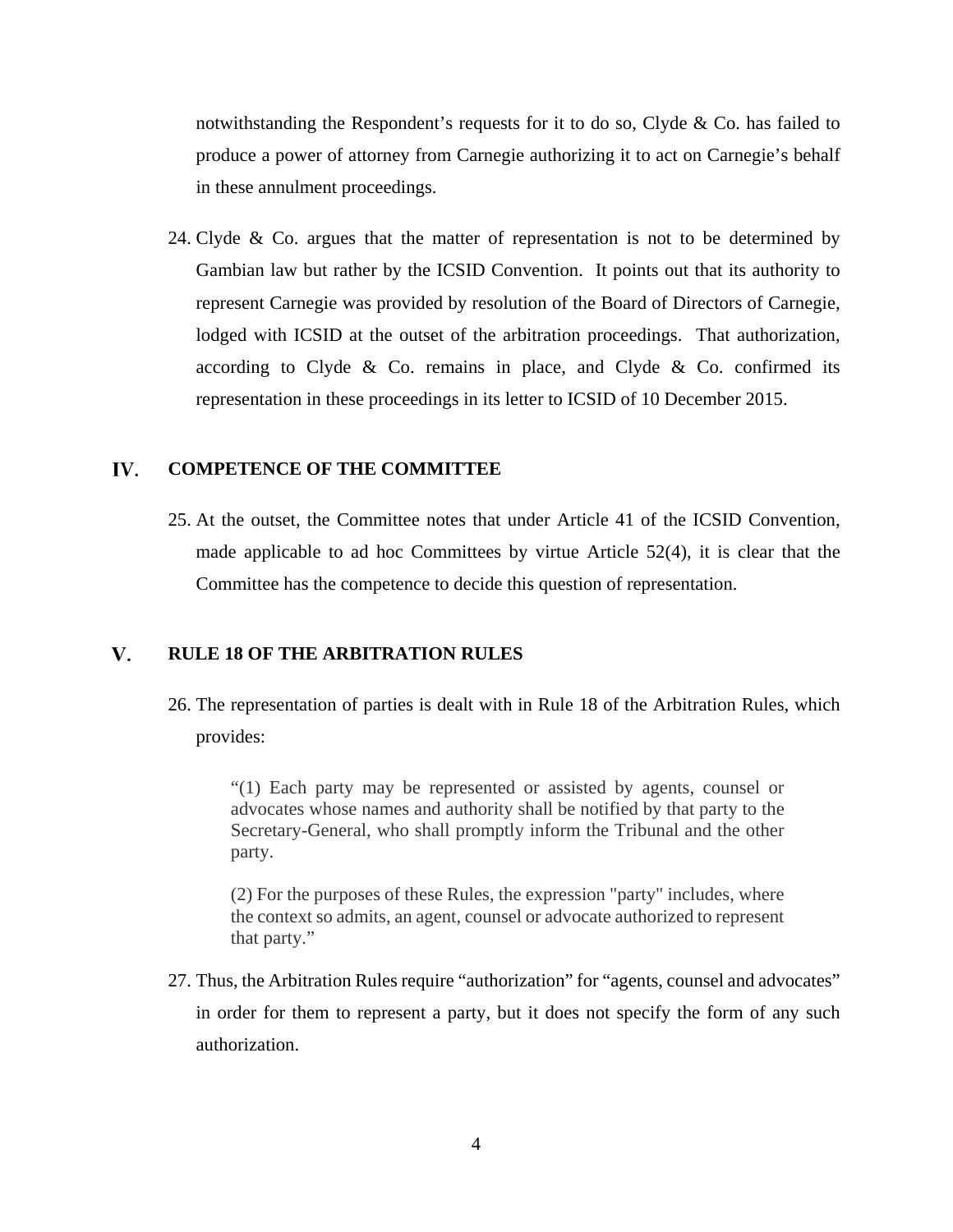#### VI. **ICSID PRACTICE ON REPRESENTATION**

- 28. The Committee has reviewed the practice of ICSID on the question of representation. Evidence of authority to represent the entity requesting the initiation of arbitration proceedings is often filed with the request for arbitration and evidence of authority to represent the respondent state is filed subsequently, in some instances following the registration of the request for arbitration under Article 36(3) of the Convention. The ICSID Rules of Procedure for the Institution of Conciliation and Arbitration Proceedings ("Institution Rules") and the ICSID Arbitration Rules do not provide specific formalities for parties' in granting their "authority". Hence, ICSID does not require a power of attorney or a specific form of authorization to indicate representation. Letters of engagement of the lawyers in question have been regarded as sufficient.
- 29. When an application for annulment is received, ICSID reviews the parties' representation documents found either in the arbitration proceeding file or accompanying the application for annulment. If the power of attorney, or other representation document, lodged with the arbitration proceeding is sufficiently broad to consider that it also applies to post-award remedies, ICSID treats this as a continuing authorization. If the text of the representation papers is insufficiently clear, ICSID contacts the responding party (investor or State), or the lawyers in the original proceeding, to confirm that the original authorization is still valid.
- 30. This was the procedure that was followed in the present case. The authorization for Clyde & Co. to represent Carnegie in the arbitration proceedings is found in a resolution of the Board of Directors of Carnegie deposited with the Request for Arbitration on 14 September 2009. That resolution referred to the firm of Barlow, Lyde and Gilbert, which later merged with Clyde  $&$  Co. The authorization for Mayer-Brown to represent The Gambia was communicated to the Secretary-General of ICSID on 28 February 2010 in the form of a power of attorney.
- 31. On 11 November 2015, Mayer-Brown filed an application for annulment of the award of the ICSID tribunal of 14 July 2015. No mention was made in that application of the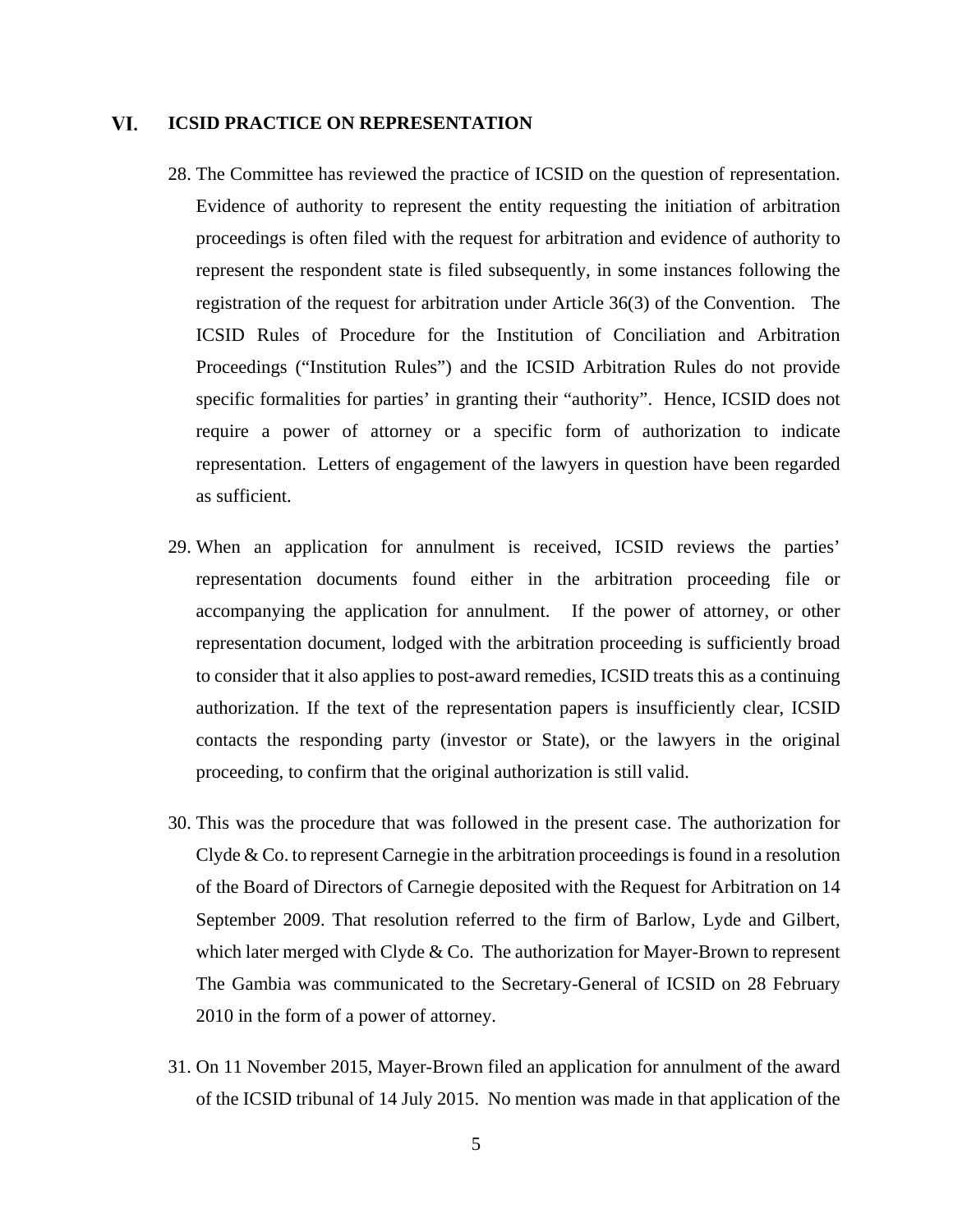authority of Mayer Brown to represent The Gambia. The request for annulment was registered in accordance with Article 36(3) of the ICSID Convention on 19 November 2015.

32. The authorizations referred to above were reviewed by ICSID following the receipt of the request for annulment. Since the authorization for Carnegie was still in the name of Barlow, Lyde and Gilbert, the letter to Clyde & Co. of 18 November 2015, transmitting the Application for Annulment, added:

"We would be grateful if you could confirm, at your earliest convenience, that your firm is authorized to act on behalf of Carnegie Minerals (Gambia) Limited for purposes of the Annulment Application."

33. By letter of 10 December 2015, Clyde & Co. responded:

"We confirm that this Firm is authorised to act on behalf of Carnegie Minerals (Gambia) Ltd for the purposes of the Annulment Application."

- 34. No request for confirmation of representation was made to The Gambia or to Mayer-Brown.
- 35. Thus, in accordance with ICSID practice both Mayer-Brown and Clyde & Co. were recognized as authorized to represent Gambia and Carnegie respectively in this annulment proceeding. In short, as far as representation was concerned the case had followed the usual practice of ICSID in dealing with authorization of lawyers to represent parties in ICSID proceedings including the annulment process.

#### VII. **THE CHALLENGE TO CLYDE & CO.**

36. On 4 January 2016, Gambia wrote to the Secretary-General of ICSID informing her that, "Carnegie Minerals (Gambia) Ltd had been placed in liquidation by order of the High Court of The Gambia dated 6 August 2015 which also appointed Mr. Augustine Prom as the liquidator." It then requested Clyde  $\&$  Co., "to provide ICSID and The Gambia with the power of attorney confirming that it is authorized to act for Carnegie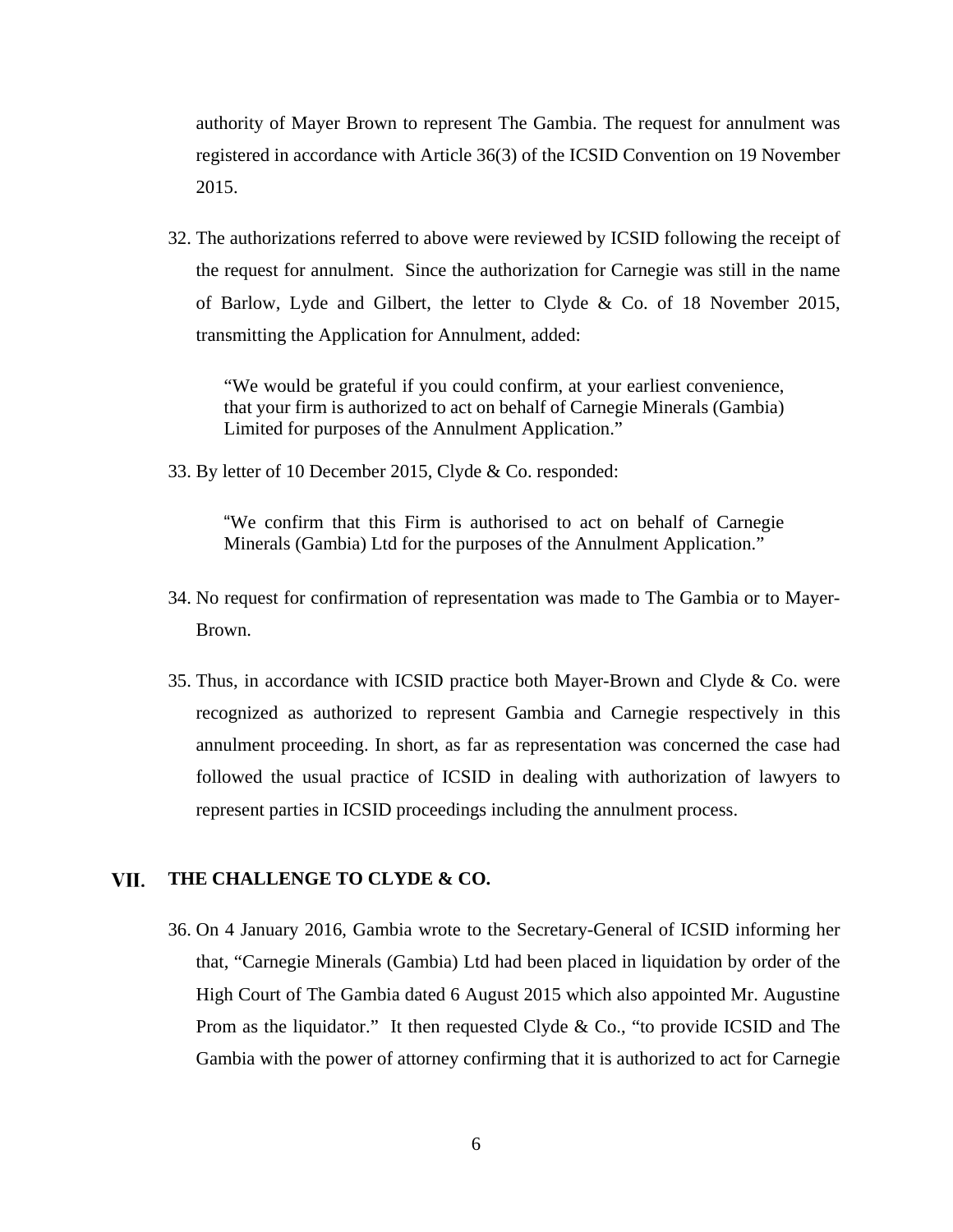Minerals (Gambia) Ltd in liquidation in these annulment proceedings." This request has been reiterated on subsequent occasions.

- 37. The Committee notes that Gambia's request for a power of attorney from Clyde & Co. is a request to provide authorization to act for "Carnegie Minerals (Gambia) Ltd in liquidation". In other words it is the position of Gambia that Clyde  $&$  Co. must provide new evidence of its authority to represent Carnegie now that Carnegie is in liquidation. Gambia argues in its letter of 26 July 2016 that in light of the liquidation of Carnegie, under Gambian law the liquidator is the sole person who can represent Carnegie in these proceedings. On that basis Gambia takes the view that Clyde  $\&$  Co. must obtain its authority to represent Carnegie in these proceedings from the liquidator. Carnegie, by contrast, is claiming that the liquidator has no authority in these proceedings and hence the authorization from Carnegie's Board of Directors, provided to ICSID for the arbitration proceedings, suffices. The essence of the question before the Committee is whether the representation of Carnegie should be decided on the basis of Gambian law.
- 38. The Committee further notes that the question that arises in the present case is unique to the particular facts of this case. The company that brought the claim, Carnegie Minerals (Gambia) Ltd, is a national of the respondent state, The Gambia. In accordance with ICSID Article  $25(2)(b)$  such a company is to be included within the definition of a "national of another contracting state" if it is a company which "because of foreign control, the parties have agreed should be treated as a national of another Contracting State for the purposes of this Convention." The Tribunal in the arbitration proceedings concluded that at the time of consent to arbitration the parties had agreed that Carnegie, a company incorporated under the laws of Gambia but with Australian control, met the requirements of Article 25(2)(b) and thus could bring a claim against The Gambia.
- 39. In most ICSID arbitrations the claimant is a foreign company and thus the question of the effect on representation of liquidation of that company under the laws of the respondent state would not arise. Since Carnegie is incorporated under the laws of Gambia, it is susceptible to being placed in liquidation under Gambian law. Thus, the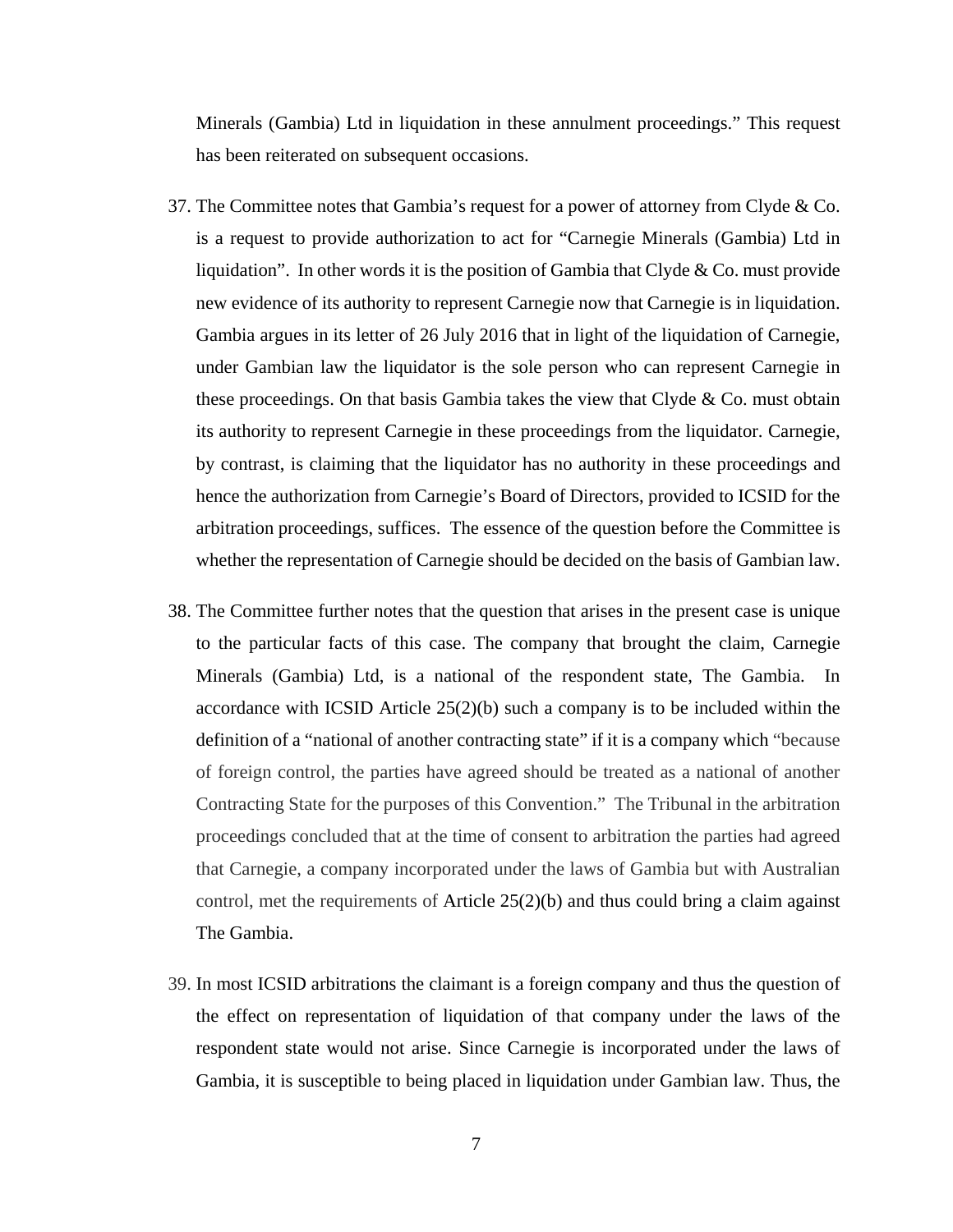issue raised here is to some extent unique and limited. As a result, we make no comment generally on the effects on ICSID proceedings of liquidation of a claimant corporation by the law of the state of its nationality. We only deal with the effect of liquidation by the respondent state of a claimant which is its own national but also deemed to be a national of another contracting state for the purposes of the Convention within the meaning of Article  $25(2)(b)$ . We have no evidence that this point has arisen in other cases.

- 40. The question for the Committee, then, is whether the appointment of a liquidator in Gambia has any effect on the authority of Clyde  $& Co.$  to represent Carnegie in these annulment proceedings, or to put it more broadly, does the domestic law of Gambia govern the question of the representation of Carnegie in these annulment proceedings.
- 41. The starting point in dealing with this question is the Convention itself. As pointed out above, Rule 18 of the Arbitration Rules provides that each party to the arbitration is entitled to be represented by "agents, counsel or advocates" whose authority to so act "shall be notified by that party to the Secretary-General". Hence it is clear that it is the party before the ICSID tribunal that has the right to grant authority to a law firm to represent it before an ICSID proceeding and to notify that authority to the Secretary-General.
- 42. The party before the arbitration proceedings is Carnegie, and Carnegie is the same party in these annulment proceedings. The only question is whether the right to speak on behalf of Carnegie, which was recognized as resting with the Board of Directors in the case of the arbitration proceedings, has now changed as a result of the appointment of a liquidator under Gambian law. In other words, should the domestic law of Gambia apply to determine who is entitled to represent Carnegie in these annulment proceedings?
- 43. The domestic law of a party certainly has a role to play in investment arbitration, particularly in the determination of whether an investment has been created. See Campbell McLachlan, Laurence Shaw and Matthew Weiniger, *International Investment Arbitration* (2008) 2.60-2.66. Thus, the domestic law of Gambia would be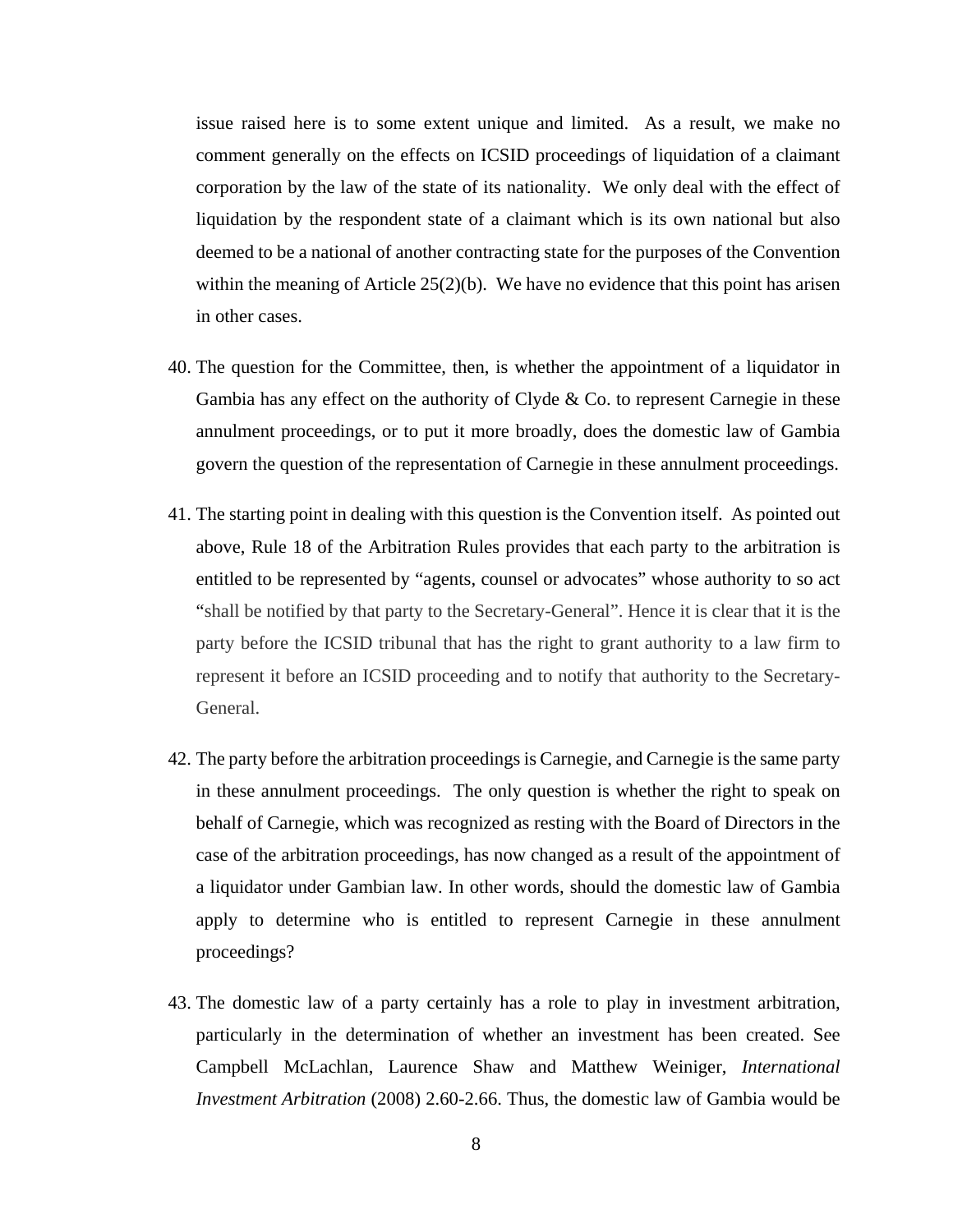relevant to the question whether Carnegie had made an investment in Gambia. But, just as the question of who is a party to proceedings before an ICSID tribunal is a matter governed by the ICSID Convention, not by the domestic law of a party, so too the question of who represents a party before ICSID must be a matter for the ICSID Convention as well and not for the domestic law of a party to the proceedings. As pointed out, Article 18 of the Arbitration Rules provides for representation of the parties under the Convention, but it makes no *renvoi* to the domestic law of a party to the proceedings before an ICSID tribunal for the purpose of deciding who represents a party.

- 44. That the domestic law of the respondent state should not determine who is able to represent a claimant in cases where the claimant is deemed to be a national of a foreign state under Article 25(2)(b) follows as well from the logic of that provision. Under Article 25(2)(b) investors who are nationals of the Contracting State are to be included within the definition of a "national of another contracting state" where the parties have agreed to treat it "as a national of another Contracting State for the purposes of this Convention." A respondent state cannot assert a right to determine the representation of a claimant who is a national of another contracting state. Thus, a claimant who under Article 25(2)(b) is deemed "a national of another contracting state" would not be truly standing in the shoes of a national of another contracting state if the respondent state could determine its representation in ICSID proceedings. If the domestic law of Gambia were to be applied to determine who represents Carnegie in these proceedings, Carnegie would not be treated in the same way as a national of another contracting state for the purposes of the Convention.
- 45. In light of the above, the Commission considers that there is no basis in the Convention for concluding that the question of representation of a claimant who is a deemed "national of another contracting state" under Article  $25(2)(b)$  is to be decided by application of the domestic law of the respondent state. Accordingly, the Committee concludes that the issue of representation is not to be determined under Gambian law, and thus the appointment of a liquidator for Carnegie does not resolve the question of who represents Carnegie in this case.